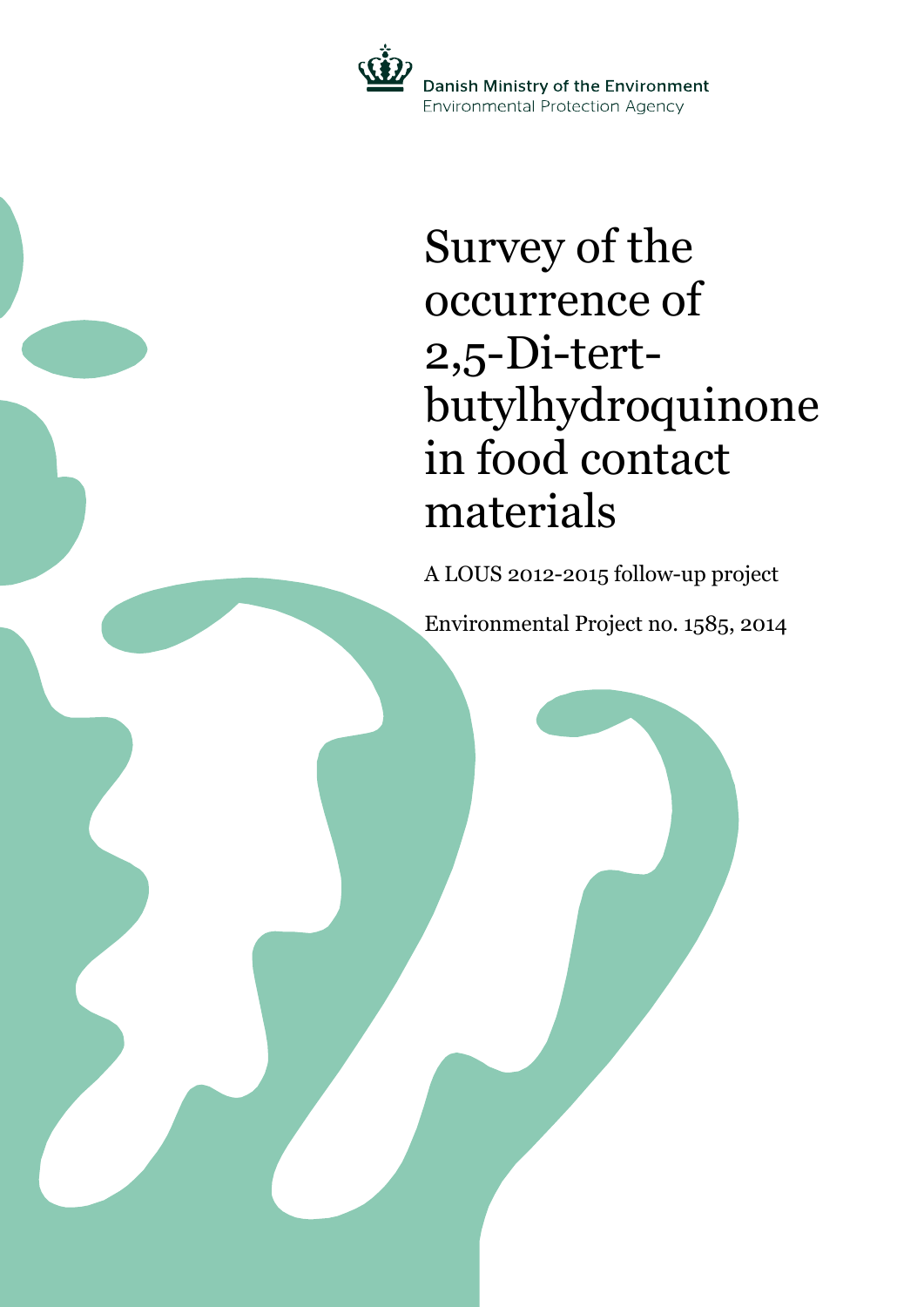#### **Title:**

Survey of the occurrence of 2,5-Di-tertbutylhydroquinone in food contact materials

#### **Published by:**

The Danish Environmental Protection Agency Strandgade 29 1401 Copenhagen K Denmark www.mst.dk/english

#### **Year:**

2014

**ISBN no.**

**Editing:**

Gitte Alsing Pedersen Tommy Licht Cederberg

National Food Institute, Technical University of Denmark

978-87-93178-73-1

#### **Disclaimer:**

When the occasion arises, the Danish Environmental Protection Agency will publish reports and papers concerning research and development projects within the environmental sector, financed by study grants provided by the Danish Environmental Protection Agency. It should be noted that such publications do not necessarily reflect the position or opinion of the Danish Environmental Protection Agency.

However, publication does indicate that, in the opinion of the Danish Environmental Protection Agency, the content represents an important contribution to the debate surrounding Danish environmental policy.

Sources must be acknowledged.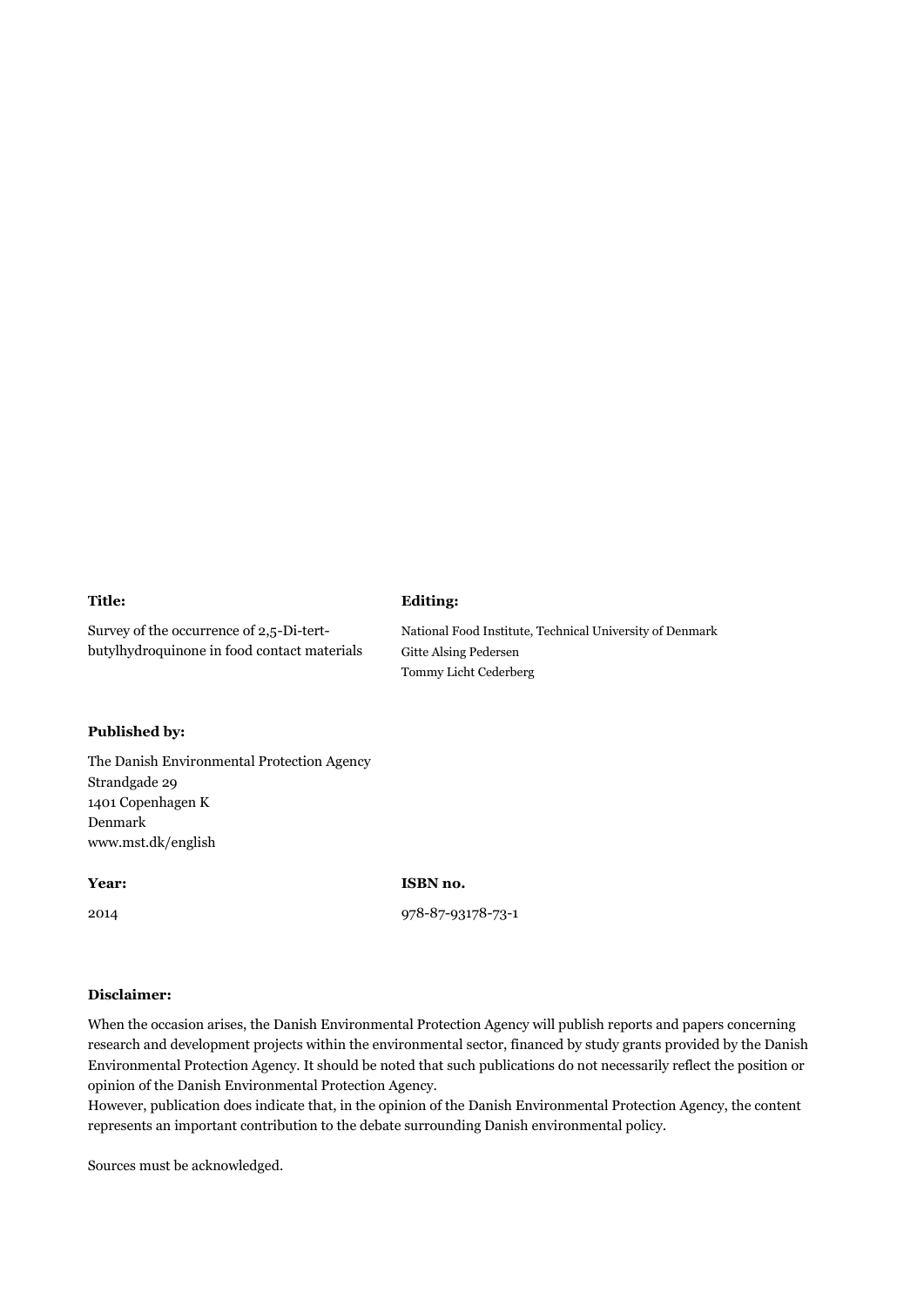# **Contents**

| 1. |     |                                                                                 |  |  |  |  |  |
|----|-----|---------------------------------------------------------------------------------|--|--|--|--|--|
|    | 1.1 |                                                                                 |  |  |  |  |  |
| 2. |     |                                                                                 |  |  |  |  |  |
|    | 2.1 |                                                                                 |  |  |  |  |  |
|    | 2.2 | International and national legislation regarding food contact materials 12      |  |  |  |  |  |
|    | 2.3 | Inventory lists from industry organisations and governmental institutions  12   |  |  |  |  |  |
|    | 2.4 | Databases on the use of substances in products in Denmark, in the Nordic        |  |  |  |  |  |
|    |     |                                                                                 |  |  |  |  |  |
|    | 2.5 |                                                                                 |  |  |  |  |  |
| 3. |     |                                                                                 |  |  |  |  |  |
|    | 3.1 |                                                                                 |  |  |  |  |  |
|    | 3.2 | National regulations and recommendations on food contact materials  14          |  |  |  |  |  |
|    | 3.3 | Regulation on Food contact materials by US Food and Drug Administration, FDA 15 |  |  |  |  |  |
| 4. |     |                                                                                 |  |  |  |  |  |
|    | 4.1 |                                                                                 |  |  |  |  |  |
|    | 4.2 |                                                                                 |  |  |  |  |  |
|    | 4.3 |                                                                                 |  |  |  |  |  |
|    | 4.4 |                                                                                 |  |  |  |  |  |
| 5. |     |                                                                                 |  |  |  |  |  |
|    | 5.1 |                                                                                 |  |  |  |  |  |
|    |     |                                                                                 |  |  |  |  |  |

**Appendix 1: .....................................................................**Fejl! Bogmærke er ikke defineret.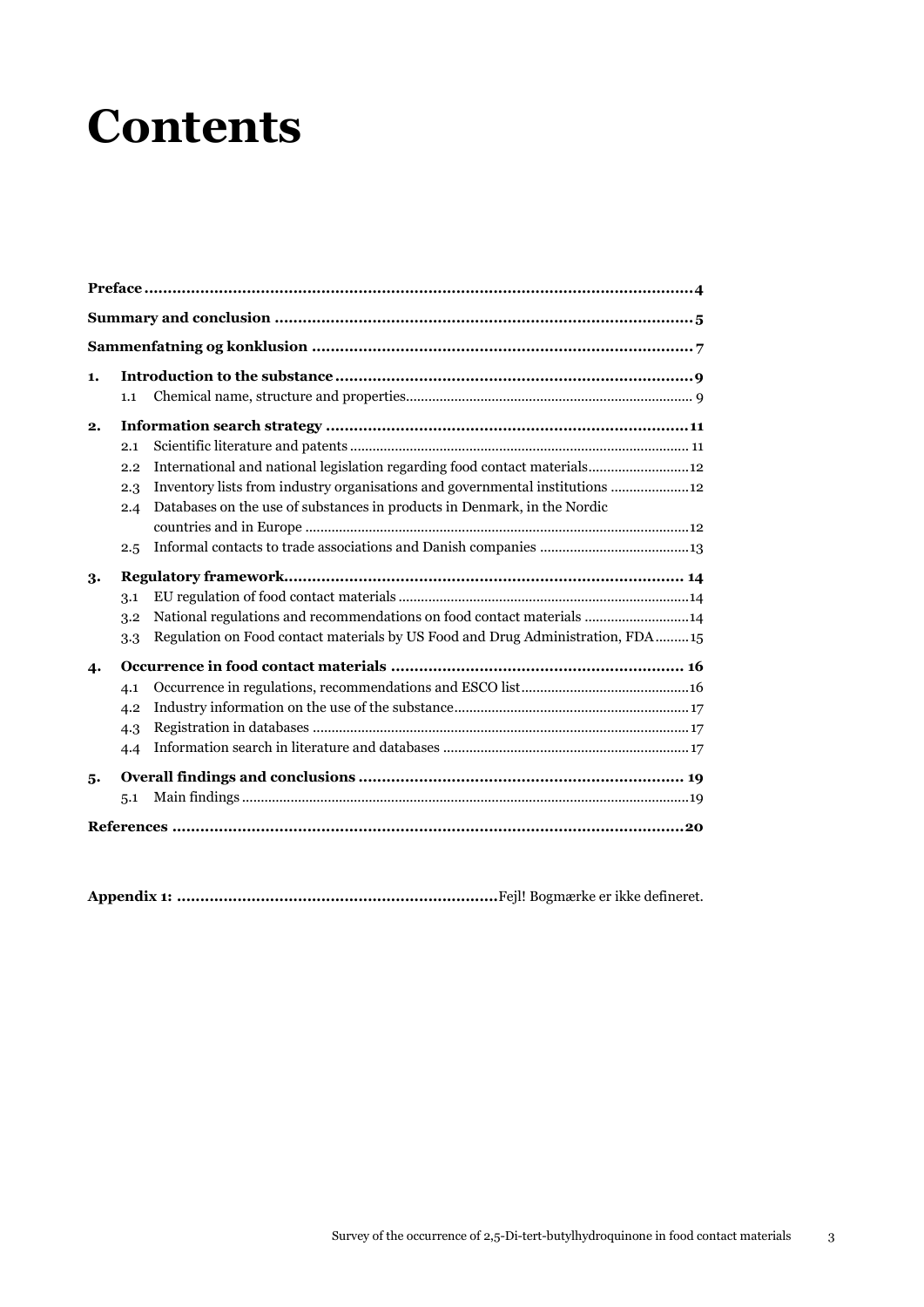# <span id="page-3-0"></span>**Preface**

Over the period 2012-2015 the Danish Environmental Protection Agency (Danish EPA) will perform surveys of all 40 substances and substance groups on the List of Undesirable Substances (LOUS) (Danish EPA, 2011) will be surveyed. The surveys include collection of available information on the use and occurrence of the substances, internationally and in Denmark, information on environmental and health effects, on alternatives to the substances, on existing regulation, on monitoring and exposure and information regarding ongoing activities under REACH among others.

The Danish EPA will on the basis of the surveys assess the need for any further regulation, substitution/phase out, classification and labelling, improved waste management, development of new knowledge or increased dissemination of information.

In the initial survey on 2,5 di-tert-butylhydroquinone a possible use of the substance in materials and articles intended to come into contact with food could not be excluded.

The aim of this project is to explore the possible use of 2,5 di-tert-butylhydroquinone in materials and articles intended to come into contact with food and, if so, which types of materials. The preparation of this report has been supervised by a reference group consisting of: Lea Stine Tobiassen, Danish Environmental Protection Agency Mette Holm, Danish Veterinary and Food Administration Gitte Alsing Pedersen, National Food Institute, Technical University of Denmark Tommy Licht Cederberg, National Food Institute, Technical University of Denmark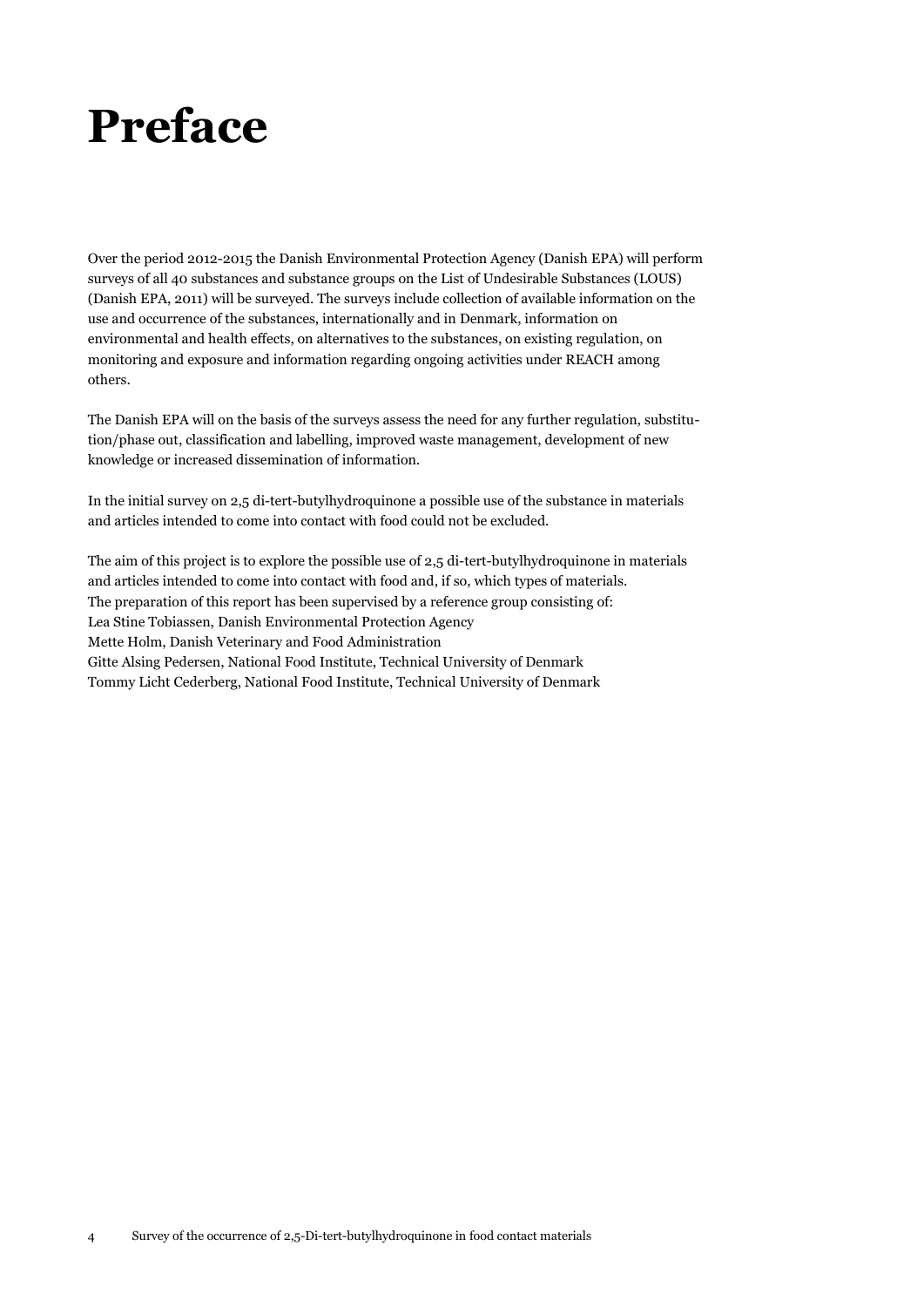# <span id="page-4-0"></span>**Summary and conclusion**

In a previous survey of 2,5-di-tert-butylhydroquinone within the LOUS-project, it was reported that the dominant function of the substance is as an "antioxidant" in various materials including paint and lacquers, rubber, cosmetics and other products (Hansen et al., 2013). The aim of the given project was to explore the possible use of the substance in materials and articles intended to come into contact with food.

The strategy for information search in the given project included a broad spectrum of information sources: Scientific literature; patent search; inventory lists from industry organisations and governmental institutions; international and national legislation regarding food contact materials; databases on the use of substances in products in Denmark, the Nordic countries and in Europe, as well as informal contacts to relevant Danish companies.

The search revealed that there is very limited available information on the use of 2,5-di-tertbutylhydroquinone in materials intended for contact with food.

All food contact materials (FCM's) are regulated by the framework EU regulation (EC) No 1935/2004. Moreover, a specific measure exists for materials and articles of plastics intended for food contact (Regulation (EU) No 10/2011). The substance is not on the positive list of this EU regulation for plastic FCM's , and is therefore not legal to use in plastic for food contact in Europe. For other FCM's as e.g. paper and board, adhesives, printings inks, varnishes and coatings, no specific EU regulations are in place.

According to the U.S. FDA regulation, the substance is permitted to be used in glue, paper and cardboard and in some polymers for food contact when following the given restrictions in the US FDA regulation.

The substance appears in the European Printing Inks Association, EuPIA's inventory list of substances used in printing inks for food contact materials as well as in the Swiss regulation for printing inks intended for contact with food. In the Swiss regulation the substance is listed on List B of non-evaluated substances, and when applied, the substance must not migrate into the food according to this national regulation. No information from literature search and from contact to EuPIA was found on actual use of the substance in printing inks for food contact on the European market. Contact to Danish glue industries has confirmed that the substance is not used in the production of glue for food contact in the Danish market.

Searching in literature and patent databases revealed only one reference on potential use of 2,5-ditert-butylhydroquinone. In a Japanese patent di-tert-butylhydroquinone is mentioned as a possible substance in epoxy resins that may be used for coatings of food containers and water pipes. No information was found on potential migration of residual monomers of 2,5-di-tertbutylhydroquinone in epoxy resins into food or water.

According to the European Council of Producers and Importers of Paint, Printing Inks and Artist Colours (CEPE) the substance is not used in coatings and inks in metal packaging intended for food contact. Moreover, we found no information on a potential use of the given substance in water pipes in Denmark or Europe.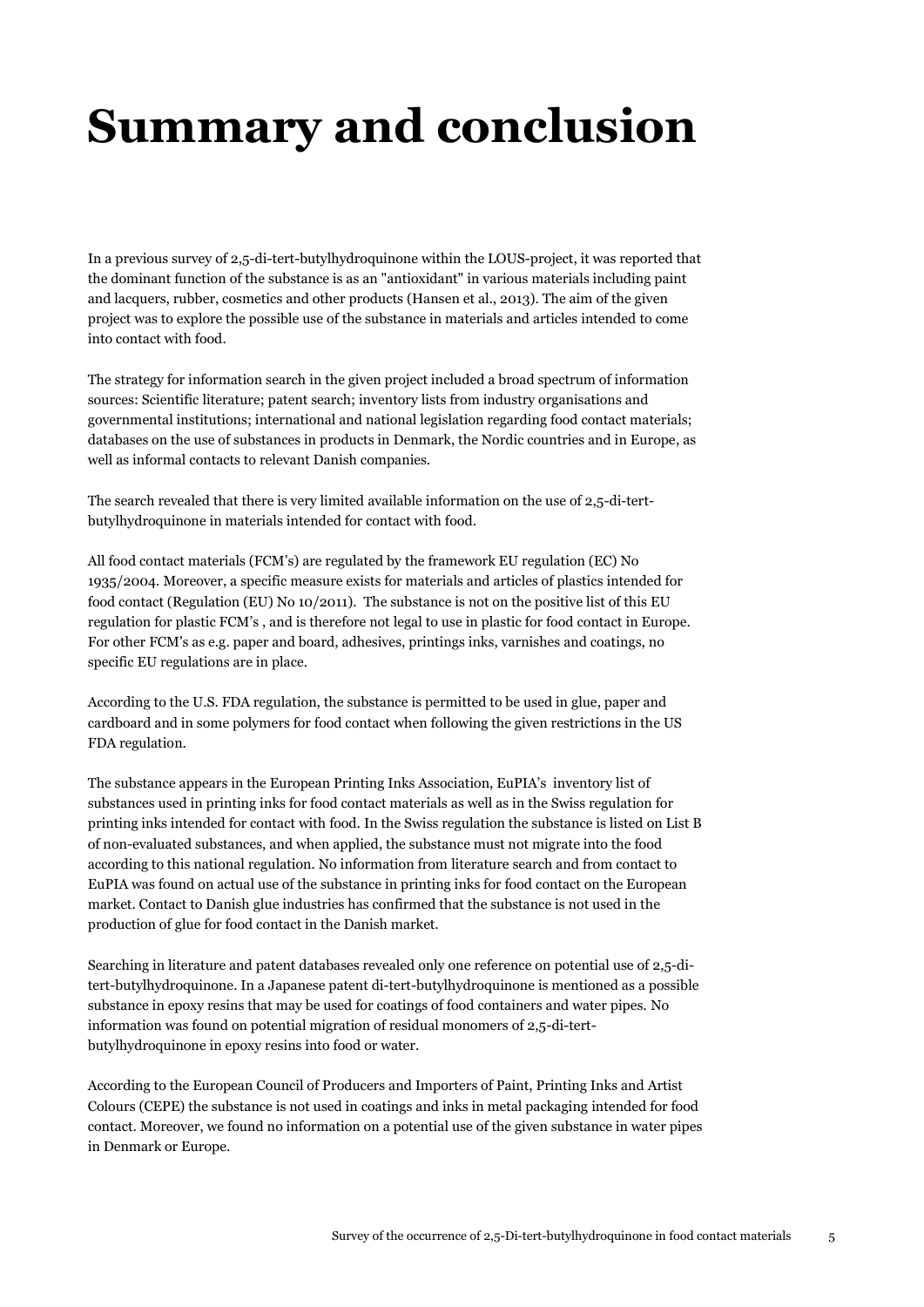In conclusion no information on actual use of 2,5-di-tert-butylhydroquinone in food contact materials on the Danish market was identified in the given survey.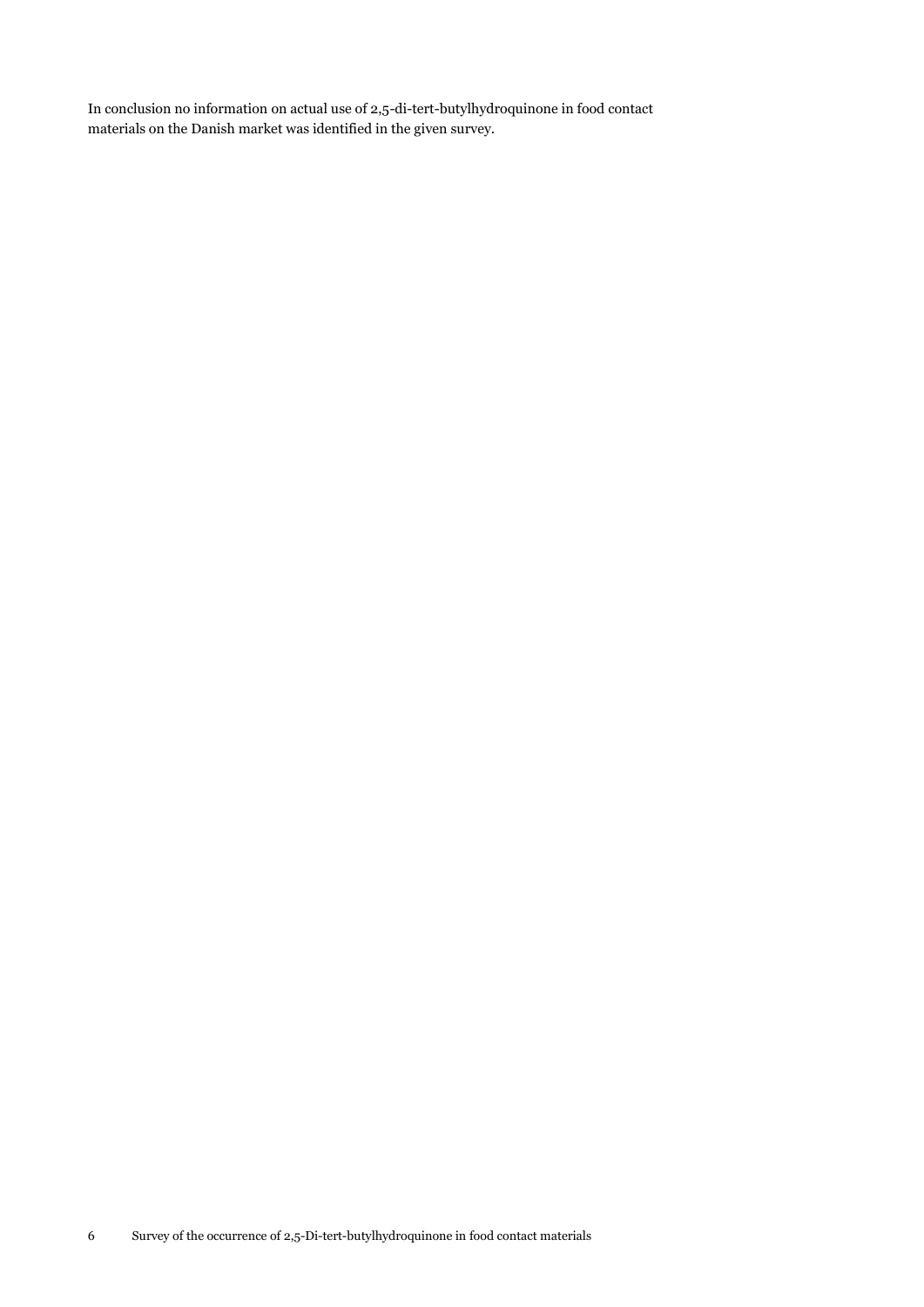# <span id="page-6-0"></span>**Sammenfatning og konklusion**

I en tidligere undersøgelse af 2,5-di-tert-butylhydroquinone under LOUS-projektet er det rapporteret at stoffet er en antioxidant, som kan anvendes i forskellige ikke-fødevarekontakt materialer såsom maling, lakker, gummi og kosmetik. Formålet med indeværende projekt er at kortlægge stoffets mulige anvendelse i materialer og genstande bestemt til at komme i kontakt med fødevarer.

Informationssøgningen har omfattet et bredt spektrum af informationskilder: Videnskabelig litteratur, patent databaser, stoflister fra brancheorganisationer og autoriteter, internationale og nationale lovgivninger vedrørende materialer i kontakt med fødevarer, databaser om brugen af stoffer i produkter i Danmark, Nordisk lande og i Europa såvel som kontakter til danske virksomheder og brancheforeninger.

Den gennemførte søgning viser at den tilgængelige viden om anvendelse af 2,5-di-tertbutylhydroquinon i materialer beregnet til kontakt med fødevarer er meget begrænset.

Stoffet er ikke på positivlisten i den gældende EU regulering for materialer og genstande af plast beregnet til kontakt med fødevarer (Forordning (EU) Nr. 10/2011).

Stoffet forekommer på U.S. FDA's liste over indirekte additiver til anvendelse i fødevarekontaktmaterialer. Ifølge U.S. FDA er det tilladt anvendt i lime, pap og papir samt i visse polymerer til fødevarekontakt under angivne betingelser.

Stoffet forekommer på den europæiske trykfarveindustris liste over anvendte stoffer i trykfarver til fødevarekontaktmaterialer samt i gældende schweizisk lovgivning for trykfarver beregnet til kontakt med fødevarer. I den schweiziske lovgivning for trykfarver indgår stoffet på en liste B over ikkeevaluerede stoffer, hvilket betyder at stoffet, når det anvendes, ikke må migrere (afgives) til fødevaren. Litteratursøgning og kontakt til den europæiske trykfarve industri, EuPIA har ikke givet yderligere oplysninger om konkrete anvendelser af stoffets i trykfarver til fødevarekontaktmaterialer på det europæiske marked. Kontakt til danske limproducenter har oplyst at stoffet ikke bruges i produktion af lime til fødevarekontaktmaterialer på det danske marked.

Søgning i litteratur og patent databaser på stoffets anvendelse i fødevarekontaktmaterialer gav kun en enkelt reference, et japansk patent, hvor mulig anvendelse af stoffet i epoxy polymere i beholdere til fødevarer og vandrør nævnes. Der er ikke fundet oplysninger om, mulig migration af restmonomerer af 2,5-di-tert-butylhydroquinon til fødevarer eller drikkevand fra epoxy resiner.

Kontakt til den europæiske sammenslutning for lakker og trykfarver, CEPE, har angivet at stoffet ikke anvendes i lakker og trykfarver til metal emballage (dåser) til fødevarer.

Der er ikke fundet oplysninger om mulig anvendelse af stoffet i epoxy polymerer i vandrør i Danmark eller Europa.

Der er i det indeværende projekt ikke fundet nogen information om anvendelse af 2,5-di-tertbutylhydroquinon i fødevarekontakt materialer på det danske marked.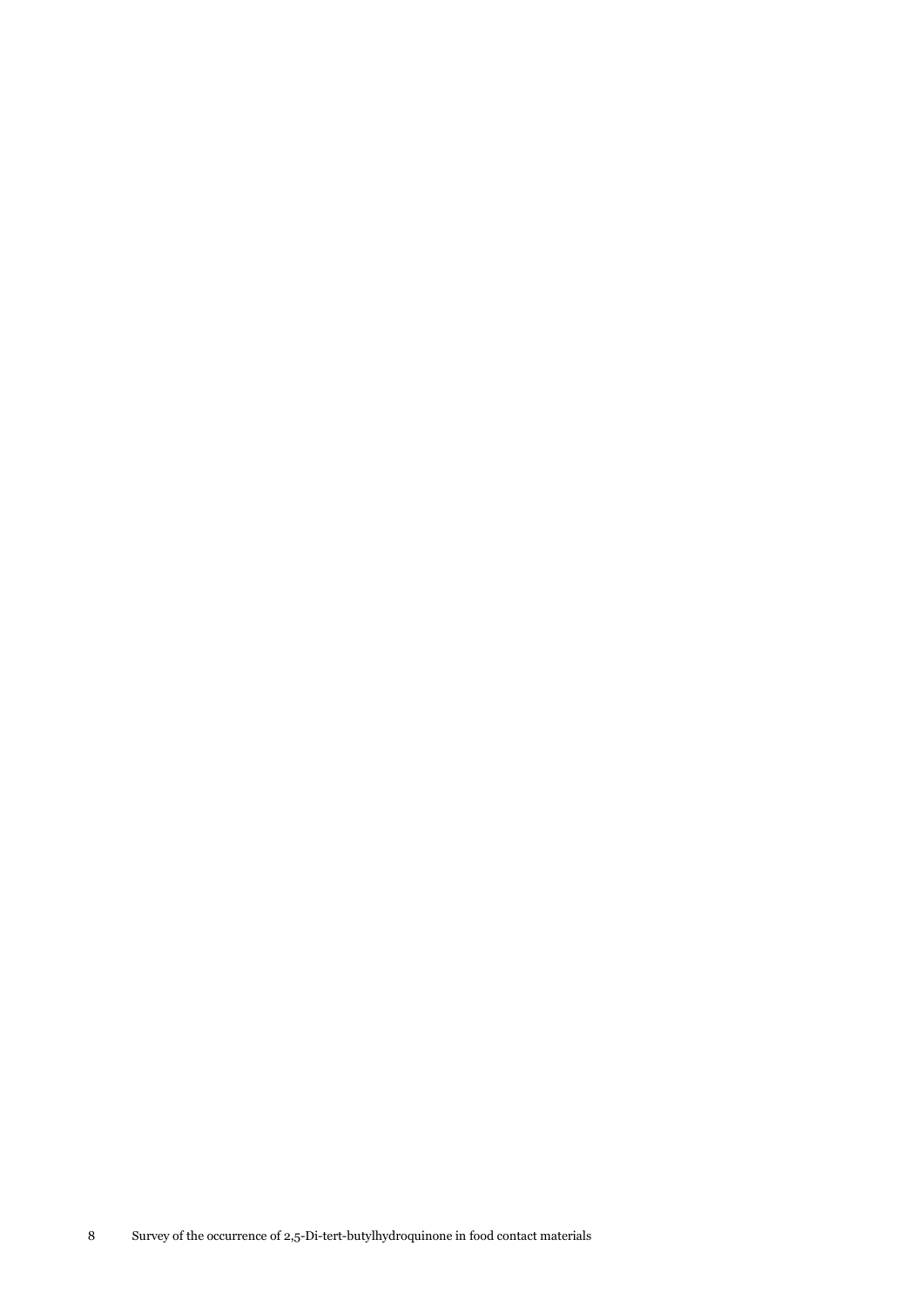# <span id="page-8-0"></span>**1. Introduction to the substance**

## <span id="page-8-1"></span>**1.1 Chemical name, structure and properties**

A general survey of 2,5-di-tert-butylhydroquinone has previously been conducted (Hansen et al., 2013) . The survey describes the chemistry, manufacture, use and human health aspects of the substance. For an overview of chemical names, structure, properties, manufacture and main application areas of 2,5-di-tert-butylhydroquinone these informations from the general survey are listed below.

2,5-di-tert-butylhydroquinone is a phenol derivative containing 2 phenol groups and 2 alkyl groups each consisting of three methyl groups.

CAS No: 88-58-4 EC No: 201-841-8

Relevant synonyms for 2,5-di-tert-butylhydroquinone includes:

- 1,4-benzenediol, 2,5-bis(1,1-dimethylethyl)-;
- 2,5-Di-tert-butyl-1,4-hydroquinone;
- 2,5-Bis(2-methyl-2-propanyl)-1,4-benzenediol;
- 1,4-Dihydroxy-2,5-di-tert-butylbenzene, and
- DTBHQ.

The substance is a cream or pale brown crystalline solid with the following physico-chemical properties [chemspider 2012; Chemical Book 2012]:

Molecular Formula: C14H22O2 Molecular weight: 222.33 Melting point: 215-219 ˚C Boiling point: 321-324.52˚C Solubility: Almost insoluble in water Flash point: 216˚C Density: 1.07 Stability/storage: Stable. Incompatible with oxidizing agents. Can be stored at room temperature.

In addition to the above information, solubility data of the substance was given in the SciFinder chemical database (see chapter 2) to be 0,21 g/L in water at 25 °C and pH 1-10 (sparingly soluble). This value is generated by chemical modelling software.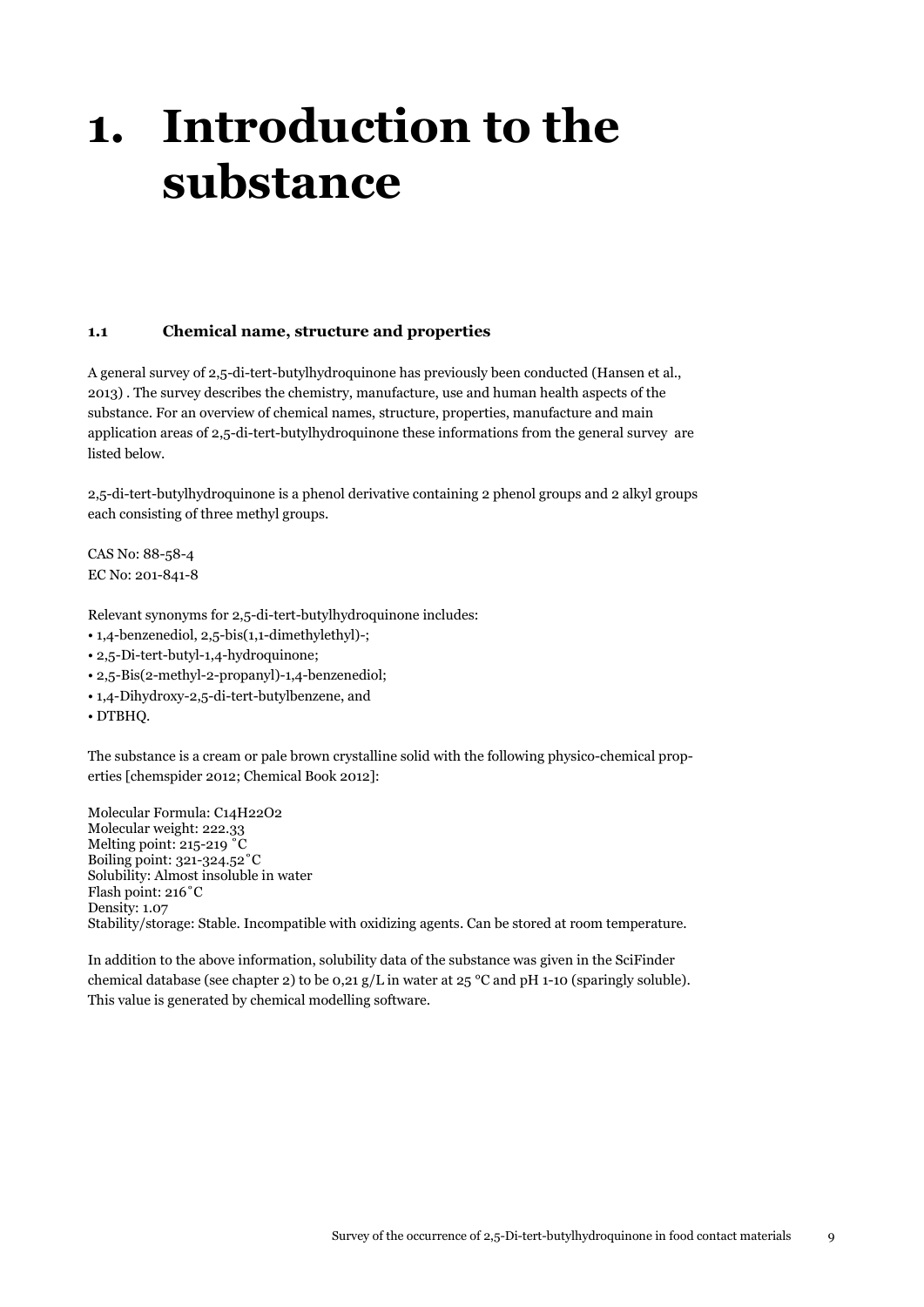

**IMAGE 1** 2,5-DI-TERT-BUTYLHYDROQUINONE . CAS NO 88-58-4

The substance is pre-registered under REACH and listed in the ESIS database. In ESIS it is indicated as a low-production-volume chemical.

#### **TABLE 1**

REGISTRERED TONNAGE OF 2,5-DI-TERT-BUTYLHYDROQUINONE

| <b>CAS no</b> | EC no           | <b>Substance name</b>                | <b>Registered</b><br>under REACH, Product<br>tonnage band<br>$(t/y)^*$ | <b>Danish</b><br>Register,<br>tonnage<br>$(t/y)$ ** |
|---------------|-----------------|--------------------------------------|------------------------------------------------------------------------|-----------------------------------------------------|
| $88 - 58 - 4$ | $201 - 841 - 8$ | $2,5$ -di-tert-<br>butylhydroquinone | Preregistred, Not 27.7<br>registered                                   |                                                     |

The dominant function of the substance is as an "antioxidant" in various materials including paint and lacquers, rubber, cosmetics and other products (Hansen et al., 2013).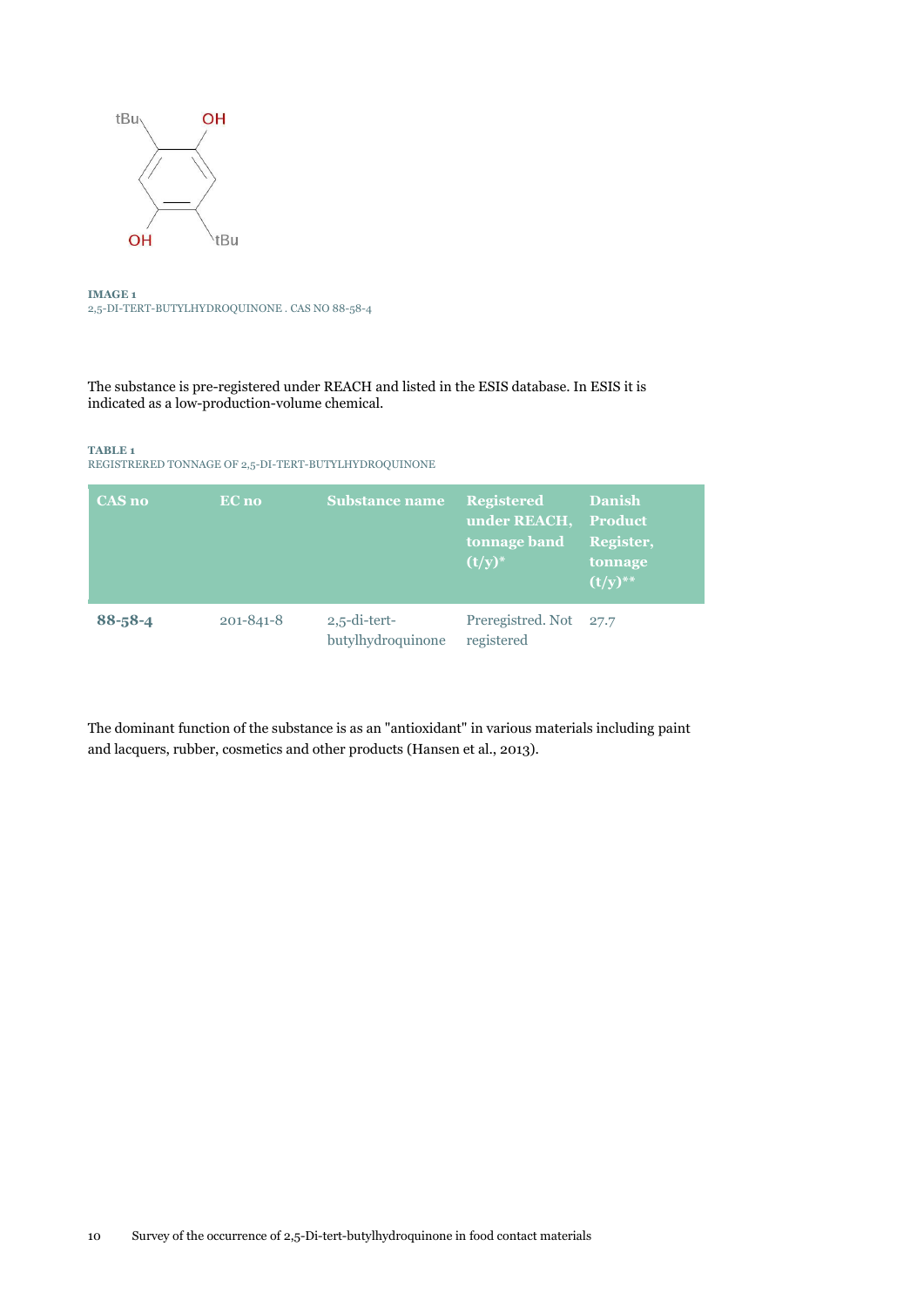# <span id="page-10-0"></span>**2. Information search strategy**

Initial and preliminary information search in the scientific literature and other published information sources revealed no clear answers concerning the possible use of 2,5-di-tertbutylhydroquinon in materials intended to come into contact with food.

The final search strategy for information of the occurrence of 2,5-di-tert-butylhydroquinon in food contact materials has included a broad spectrum of information sources:

- Scientific literature
- Patent search
- Inventory lists from industry organisations and governmental institutions
- International and national legislation regarding food contact materials
- Databases on the use of substances in products in Denmark, in the Nordic countries and in Europe
- Informal contacts to relevant Danish companies

## <span id="page-10-1"></span>**2.1 Scientific literature and patents**

The search has been performed in the following databases:

- FindIt: DTU Library's general electronic information search tool. The search includes approx. 170 million references - mainly scientific articles, e-books, conference papers and journals in the technical-scientific and related disciplines.
- Web of Science: Web of Science consists of several databases containing information gathered from scientific journals in all areas of research.
	- Science Citation Index Expanded (1900-present)
	- Social Sciences Citation Index (1956-present)
	- Arts & Humanities Citation Index (1975-present)
	- Conference Proceedings Citation Index Science (1990-present)
	- Conference Proceedings Citation Index Social Science and Humanities (1990-present)
- SciFinder: provides access to a wide diversity of research from many scientific disciplines. It includes the Chemical Abstract Service database which is created and maintained by scientists, and have references from over 9,500 currently published journals and patent information from more than 50 active patent issuing authorities. The coverage is chemistry incl. patents, as well as topics like life sciences including biochemistry, biology, pharmacology, medicine, and related disciplines. In addition SciFinder contains the worlds largest collection of organic and inorganic substance information.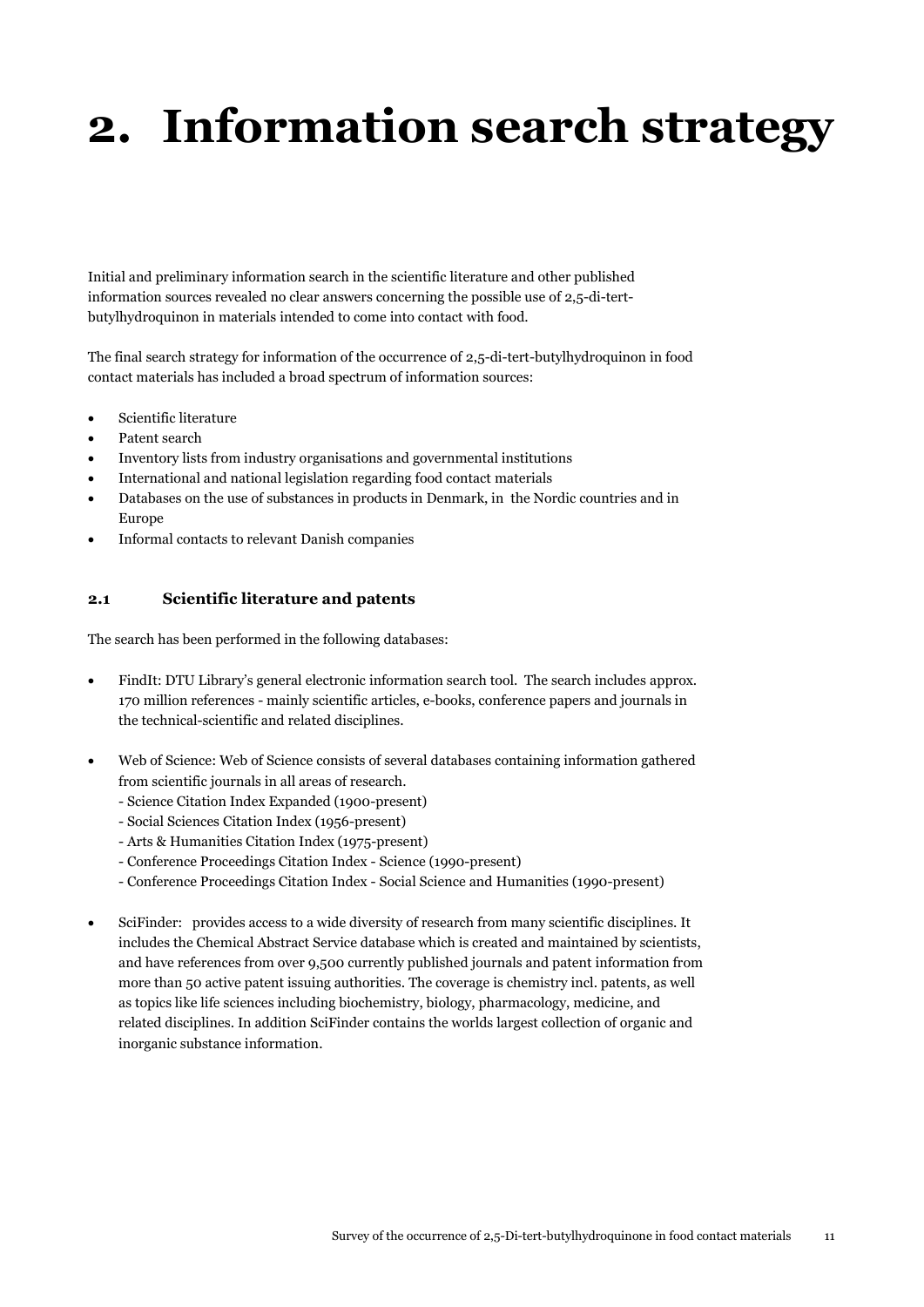## <span id="page-11-0"></span>**2.2 International and national legislation regarding food contact materials**

The search strategy has included a search into positive lists of substances in international and national legislations on food contact materials, as e.g the EU positive list *in the EU regulation* on *plasic food contact materials*. The given regulations are described in chapter 3.

# <span id="page-11-1"></span>**2.3 Inventory lists from industry organisations and governmental institutions**

## **Inventory lists by the European Food Safety Authority, EFSA**

EFSA did, in 2010, initiate an EFSA Scientific Cooperation (ESCO) working Group in order to set up inventory lists for substances used for preparation of non-plastic food contact materials. The list is compiled based on information in Member States, Switzerland and Norway and it contains 2800 substances evaluated at a national level. It concerns varnishes and coatings, colorants, wood and cork, paper and paperboard, printing inks, rubbers and silicones (EFSA, 2011).

## **Industry inventory lists and guidelines on food contact materials**

The European Trade Association for printing ink makers, EuPIA, has published guidance documents on packaging inks to their member companies (EuPIA, 2011). In the absence of specific EU legislation for food packaging inks, EuPIA has developed a guideline for selection of raw materials for printing inks intended to be applied on the non-food contact surface of food packaging. As Part of the guideline an inventory list of packaging ink substances used for the nonfood contact surface of food contact materials is given and can be found at the internet (EuPIA, 2013).

# <span id="page-11-2"></span>**2.4 Databases on the use of substances in products in Denmark, in the Nordic countries and in Europe**

Danish Product Registry: The Product Registry at the Danish Working Environment Authority registers both individual substances and mixtures of substances (preparations). Danish companies have a duty to notify hazardous chemical products for professional use to the Product Registry. The notification duty applies to companies that produce, import or change the trade name of hazardous chemical products in quantities exceeding 100 kg per year.

SPIN - Substances in Preparations In the Nordic countries: It contains information on chemical substances from each of the Nordic product registers. Information available in SPIN: Substances in preparations on the Nordic market; total use – volume in tons; industrial use; use category – product types; exposure potential for primary recipients.

<span id="page-11-3"></span>REACH: registration and management of the use of chemical substances throughout Europe. Register individual substances only.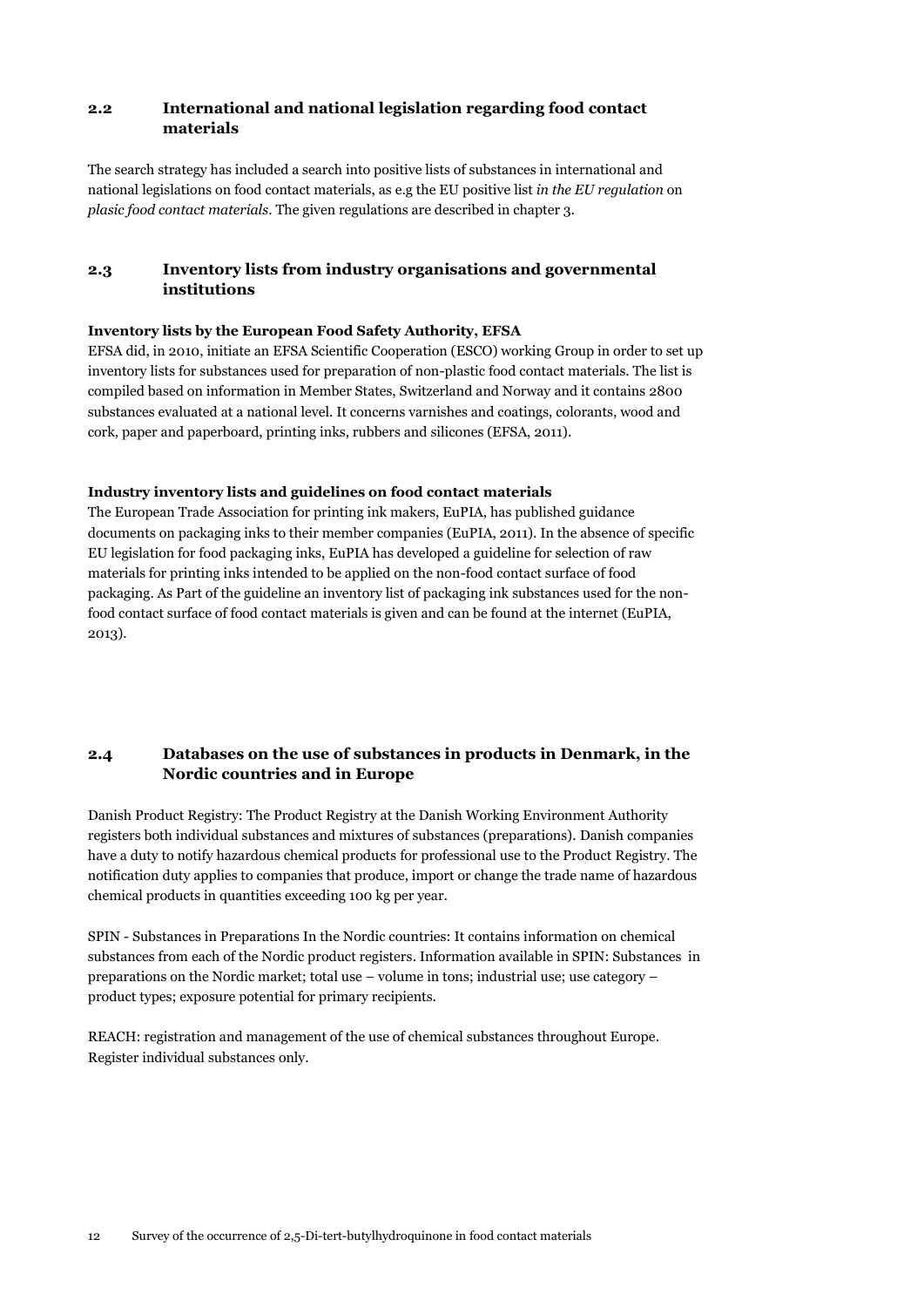## **2.5 Informal contacts to trade associations and Danish companies**

The European Trade Association for printing inks, EuPIA, as well as the Danish Coatings and Adhesives Association were personally contacted for information on the potential use of 2,5-di-tertbutylhydroquinone in materials intended for food contact. Moreover some Danish producers of printing inks and adhesives for food contact materials were contacted to obtain specific information on the use of the given substance in Danish productions of these materials.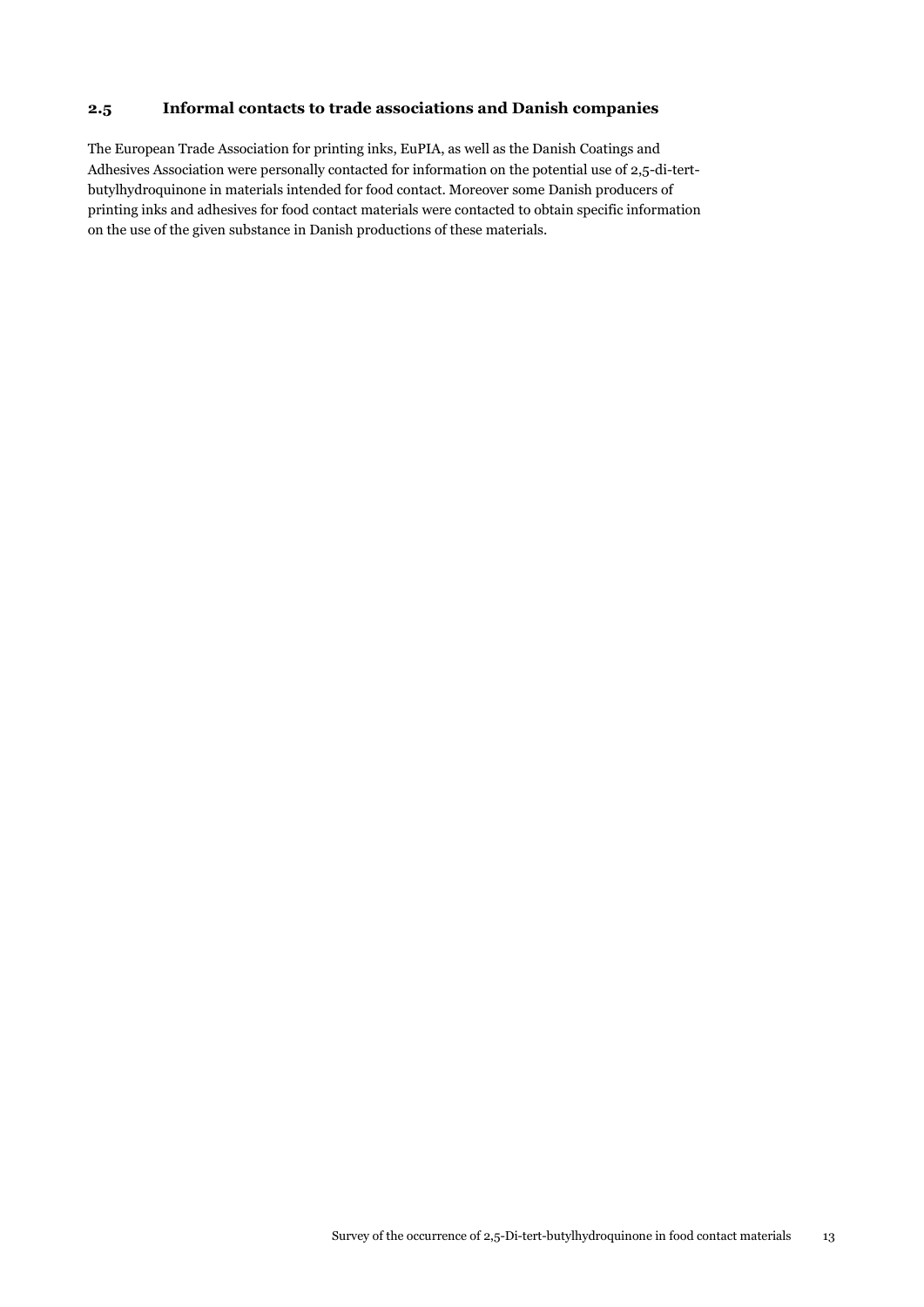# <span id="page-13-0"></span>**3. Regulatory framework**

## <span id="page-13-1"></span>**3.1 EU regulation of food contact materials**

In EU food contact materials (FCM) are regulated by the framework regulation Regulation (EC) No 1935/2004 (EU, 2004). The requirements in regulation no. 1935/2004, covered by article 3, are crucial for ensuring food safety. These general requirements state that FCM shall, under normal and foreseeable conditions of use, not transfer their constituents into foodstuffs in quantities, which could: Endanger human health, bring about an unacceptable change in the composition of the foodstuffs or bring about deterioration in the organoleptic characteristics thereof.

This regulation applies to all FCM, which in their finished state are intended to be brought into contact with food; or already brought into contact with food and are intended for that purpose; or can reasonably be expected to be brought into contact with food or to transfer their constituents to food under normal or foreseeable conditions of use.

In addition to the framework regulation, food contact materials made of plastic are moreover covered by a specific regulation given by EU no 10/2011 and its amendments (EU, 2011). The scope includes plastic coatings and gaskets on metal lids and plastic layers in multi-material multilayer FCMs. The regulation covers a positive list of monomers and other starting substances. These lists include for some substances restrictions on their migration (Specific Migration Limits, SML), the concentration in the FCM (Qm), or their purity or permitted use (e.g. not permitted for plastics in contact with fatty foods). Regulation (EU) no 10/2011 requires that a declaration of compliance (DoC) is supplied for plastic materials and articles at all non-retail stages of the production chain. The information required to be supplied in the DoC is set out in an Annex to the Regulation.

Where a specific measure has not yet been introduced for a given FCM (as e.g. paper and board, adhesives, printings inks, varnishes and coatings) it must comply with the general provisions of the Framework Regulation (EC) no 1935/2004. Compliance with regulation 1935/2004 shall be based on risk assessments of the chemicals used in the composition of the materials, including evaluation of possible migration of the chemicals into food. In addition to the harmonised legislation in Europe, some countries have national legislation in specific areas. Some of these regulations are listed below.

## <span id="page-13-2"></span>**3.2 National regulations and recommendations on food contact materials**

#### **Swiss Regulation on printing inks**

In Switzerland a regulation for printing inks was issued in 2010 by the Swiss Federal Department of Home Affairs (FDHA). On the basis of the inventory list of substances given by The European Trade Association for printing ink makers (EuPIA) and Council of Europe, the list has been regularly revised and a complete list of substances in use is provided (FDHA, 2011). According to the regulation, packaging inks may only be manufactured from substances listed in the regulation. The lists of substances are divided into a part A and part B. Part A contain evaluated substances, subject to the requirements set out therein, intended to be used in the manufacture of food contact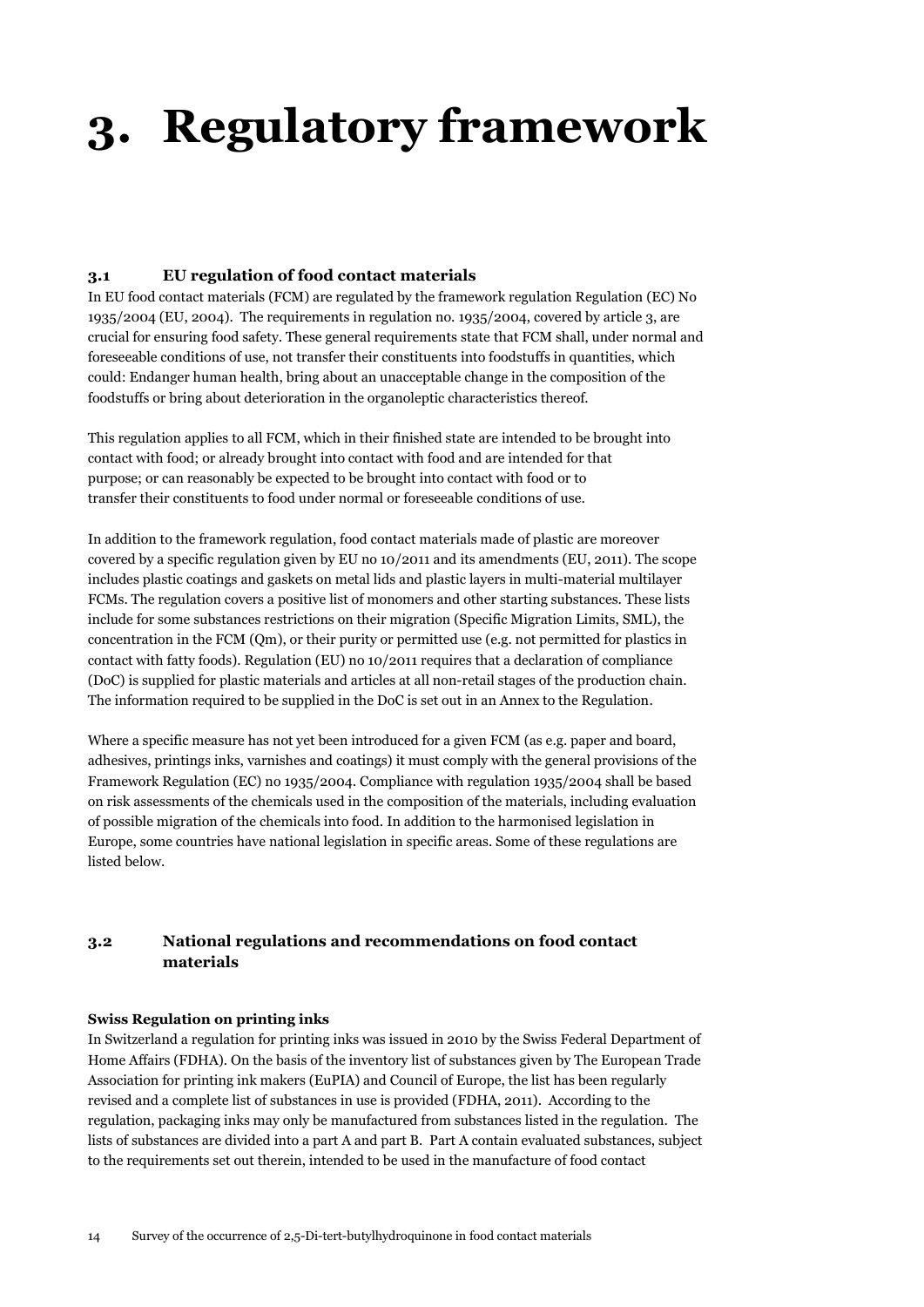materials. The substances in part B have not been subjected to any officially recognised scientific testing (such as that of the scientific committee of the EFSA). The use of these substances is permitted if no transfer of these substances to food or food simulants can be detected in a migration test at above 10 microgram per kg food. simulants (FDHA, 2011).

#### **German recommendations and regulations on food contact materials**

In addition to EU regulations on food contact materials the German Federal Institute for Risk Assessment, Bundesinstitut für Risikobewertung (BfR) has recommendations on materials and substances for which there is no harmonised EU regulation (BfR, 2013). In the field of plastics these substances are aids to polymerisation as catalysts and initiators, as well as polymerisation production aids like e.g. emulsifiers, which are needed in the manufacturing process. The database moreover includes recommendations for other materials than plastics as e.g. paper and board, silicones and rubber. The BfR Recommendations on Food Contact Materials are not legal norms.

Moreover, a national legislation on printing inks is under preparation in Germany (Nordic Council of Ministers, 2012). The draft regulation will include a positive list of substances which are approved (due to evaluations by EFSA, JECFA and BfR) for use in printing ink formulations for food contact materials. The starting point for this is the Swiss regulation on printing inks. In addition to this, chemicals which have not been risk assessed are listed but are not included in the legislation. The non-regulated substances may be used if the migration is not detectable (detection limit 10 microgram per kg food) and the substances are not classified as either carcinogenic, mutagenic or as a reproduction toxicant (CMR substances). Toxicological risk assessment and an authorization procedure for chemicals used in printing ink will be a part of the proposed activity in Germany.

#### **National regulations on printing inks in the Nordic countries**

None of the Nordic countries have additional, national legislation on printing inks and coatings. However, in Denmark, Finland and Norway declaration of compliance, DoC, for all type of FCM including packaging inks, is requested in all links of the production chain.

#### **Danish regulation on materials and articles in contact with drinking water**

In Denmark drinking water is regulated by a new regulation on authorisation of materials in contact with drinking water (Ministry of Climate, Energy and Building, 2013a and b). This regulation covers materials, including coatings, in contact with drinking in the permanent installations until the tapping. According to the regulation, the materials must not have health hazardous effect to drinking water. Materials that are not part of the permanent installations for drinking water, i.e. after the tap, are covered by the EU regulations for food contact materials including the Framework regulation no 1935/2004 (EU, 2004) and EU regulation no 10/2011 for materials made of plastic (EU, 2011).

## <span id="page-14-0"></span>**3.3 Regulation on Food contact materials by US Food and Drug Administration, FDA**

In US, food contact materials are regulated by the US Food and Drug Administration, FDA, by the regulation Code of Federal Legislation (CFR) 21 on Indirect Food Additive Substances that may come into contact with food as part of packaging or processing equipment (US FDA, 2013). The regulation includes the following lists: 21 CFR 175 Indirect food additives: Adhesives and components of coatings, 21 CFR 176 Indirect food additives: Paper and paperboard components, 21 CFR 177 Indirect food additives: Polymers.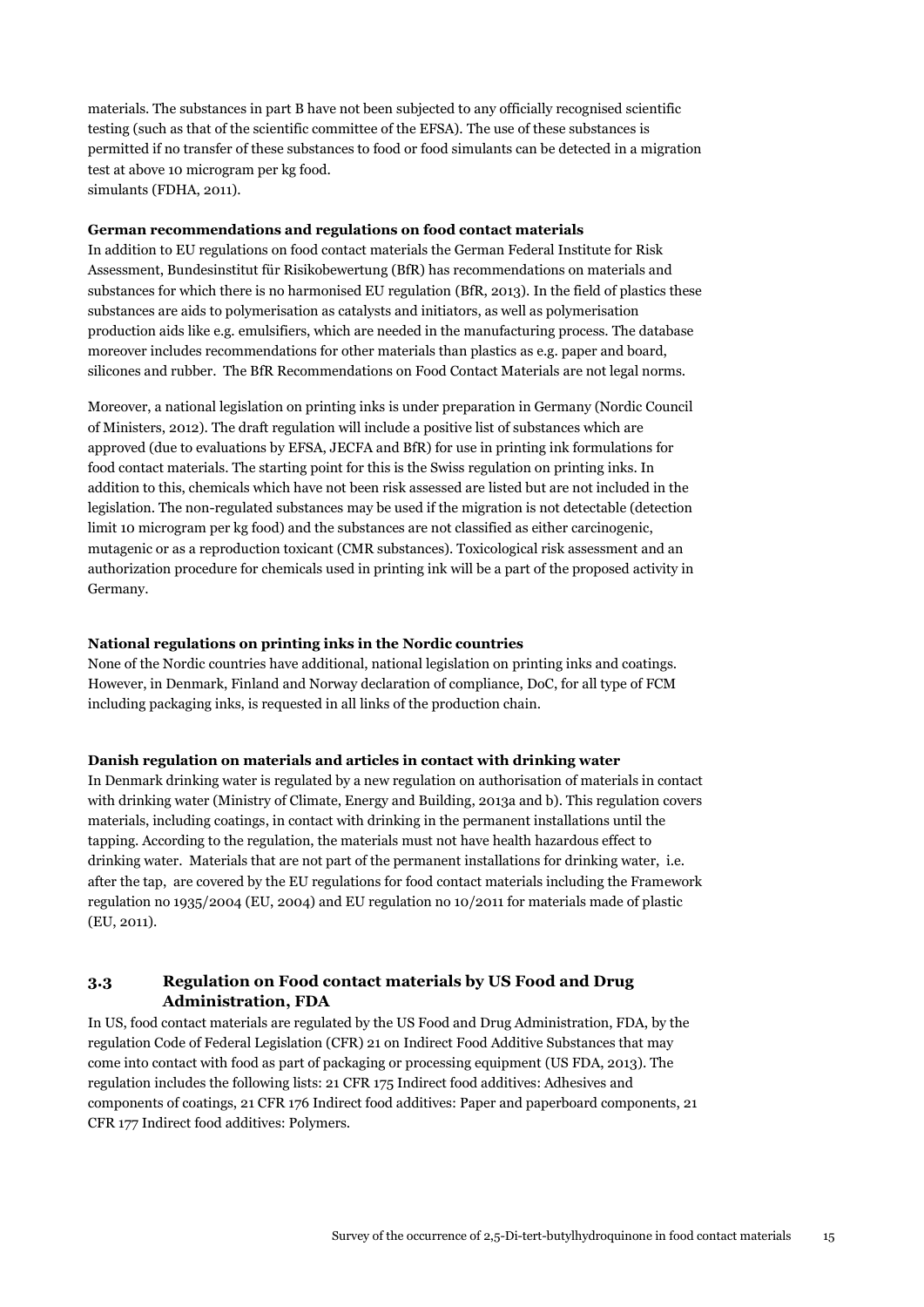# <span id="page-15-0"></span>**4. Occurrence in food contact materials**

The presence of 2,5-di-tert-butyl hydroquione was searched in regulations, recommendations and inventory lists of substances for food contact materials and in literature and patent databases as mentioned in chapter 2. Results of the search are given below.

#### <span id="page-15-1"></span>**4.1 Occurrence in regulations, recommendations and ESCO list**

### **Commission regulation of materials and articles of plastic for food contact (EU) No 10/2011.**

The substance is not on the European Union list of authorised monomers and other starting substances for food contact materials in the regulation of plastic materials and articles intended to come into contact with food (EU, 2011). The substances can therefore not legally be used in food contact materials of plastic on the European market.

#### **The German Recommendations**

The substance is not on any of the lists of substances in the database of the German recommendations of Food contact materials (BfR, 2013).

#### **Swiss Regulation on printing inks**

In the Swiss national regulation on packaging inks, 2,5 di-tert-butylhydroquinone is listed as an Additive in printing inks under part B (FDHA, 2011). The substance may therefore be used in printing inks or vanishes on food contact materials, however, the substances in part B have not been subjected to any officially recognised scientific testing (such as that of the scientific committee of the EFSA or national bodies).

#### **US Food and Drug Administration, FDA**

In US, 2,5 di-t-butylhydroquinone is approved for use as an indirect food additive (Andersen, 1996; US FDA, 2013). The substance is on the following lists of the US Code of Federal Regulations 21, CRF 21, on Indirect Additives, and are permitted to be used in adhesives, paper and board and some polymers for Food Contact according to the given restrictions in the US FDA regulation (US FDA, 2013):

Sec. 175.105 Adhesives in articles for food contact. No restrictions

Part 176.170 Components of paper and board for contact with aqueous and fatty foods. Note: For use only as an antioxidant for fatty based coating adjuvants provided it is used at a level not to exceed 0.005% by weight of coating solids.

Sec. 176.180 Components of paper and paperboard in contact with dry food. No restrictions. Sec. 176.210 Defoaming agents used in the manufacture of paper and paperboard. No restrictions.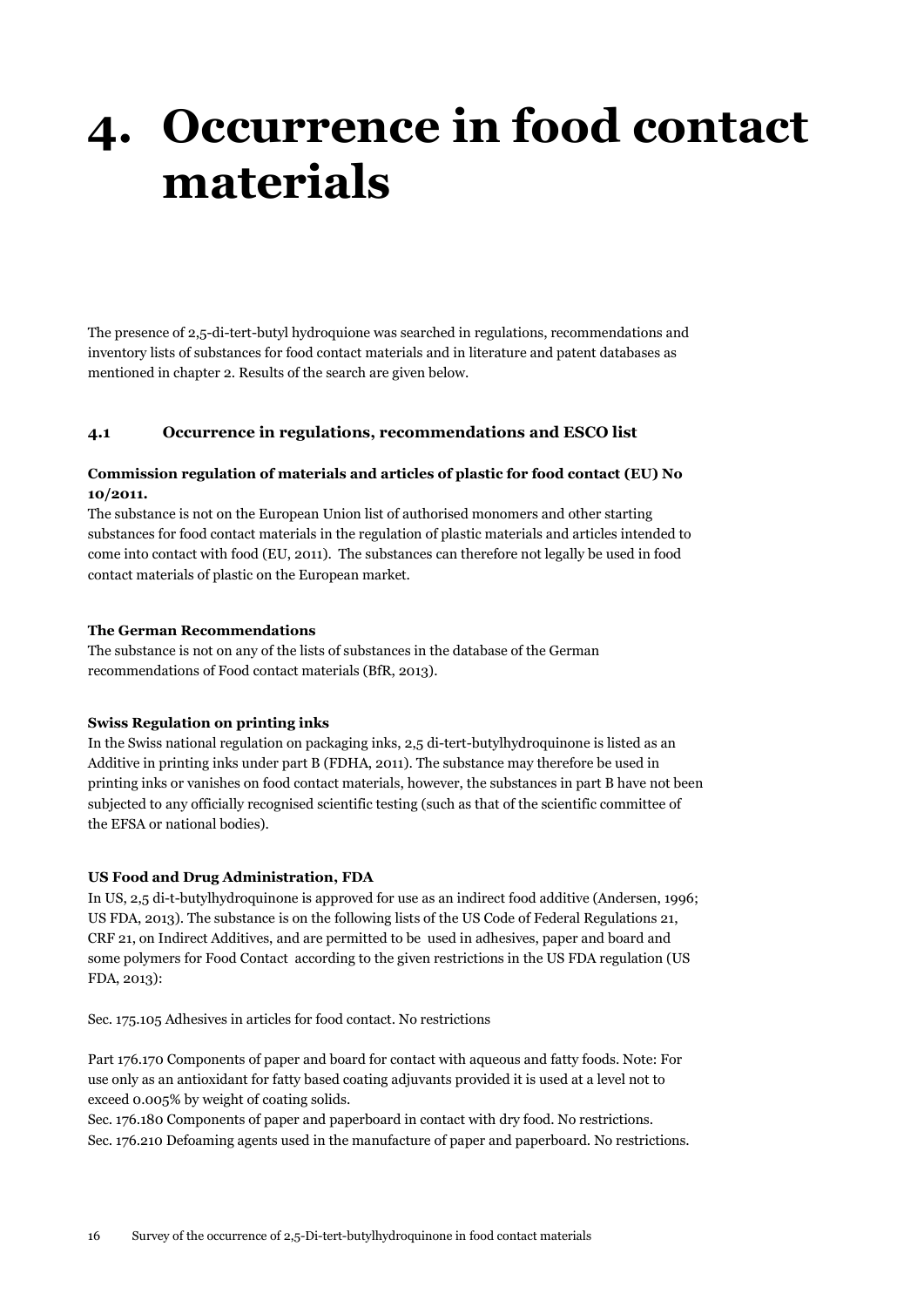Sec. 177.2260 Filters, resin-bonded. 2,5-Di-tert -butyl hydroquinone for use only in lubricant formulations for rayon fiber finishing and at a usage level not to exceed 0.1 percent by weight of the lubricant formulations.

Sec. 177.2420 Polyester resins, cross-linked. 2,5-Di-tert -butyl hydroquinone used as inhibitor. Total content of inhibitors not to exceed 0.08 percent. Sec. 177.2800 Textiles and textile fibers. No restriction.

#### **List of EFSA Scientific Cooperation (ESCO)**

The substance is not found on the EFSA Scientific Cooperation (ESCO) member state inventory list of substances for food contact material of non-platic, including printing inks, coatings, paper and board, rubber and wood for food contact (EFSA, 2011). However another hydroquinone, 2,5-Ditert-pentylhydroquinone (cas no 79-74-3), is on the lists of substances for coatings and rubber for use as an antioxidant. In coatings this substance is listed to have a specific migration limit: SML(T) of 0.6 mg/kg (as sum of the hydroquinone and derivatives of this substance).

#### <span id="page-16-0"></span>**4.2 Industry information on the use of the substance**

2,5-di-tert-butyl hydroquinone is found on the EuPia inventory list of packaging ink substances used for the non-food contact surface of food contact material in the list of "Substances used as Additives or Ingredients of Additive Preparations" (EuPia, 2012). It was not possible to get more information, from personal contact to EuPia, on the actual use of the substance in printing inks for food contact. Therefore it is unknown whether 2,5-di-tert-butyl hydroquinone is used in printing inks for food contact.

According to the Danish Coatings and Adhesives Association the substance is used as an antioxidant in antifouling paints. However, questions to the European Council of Paint and Printing Inks, CEPE, on the use of the substance in food contact materials confirmed that the substance is not used in coatings and inks for metal packaging for food (personal communication to the Danish Coatings and Adhesives Association, 2013). Moreover the substance is not used by Danish producers of adhesives for food contact (personal communication to the Danish Coatings and Adhesives Association, 2013 and from two Danish producers of Adhesives, 2013).

#### <span id="page-16-1"></span>**4.3 Registration in databases**

The substance is not registered under REACH due to low production volume, therefore no data is available on the use from this database (Hansen et al., 2013)

In the Danish Product Register of hazardous substances used occupationally (production and importing) in Denmark, the substance is in 2013 registered to be used only in very small amounts as for biocides (0.3 tonne per year) and for paint and lacquers (0.007 tonne per year).

In the database of the Nordic Product Registers, SPIN, the substance was registered to be used for paint, lacquers and varnishes. In Denmark the registered use in 2010 was 2 tonnes for the given applications. However, the database does not contain information on use for food contact materials.

#### <span id="page-16-2"></span>**4.4 Information search in literature and databases**

As given in chapter 3, a search was made into the database of Chemical Abstracts. The substance is mentioned in several patents however, findings on the use of 2,5-di-tert-butylhydroquinone in materials and articles for food contact was very limited. Only in one patent, from Japan, di-tert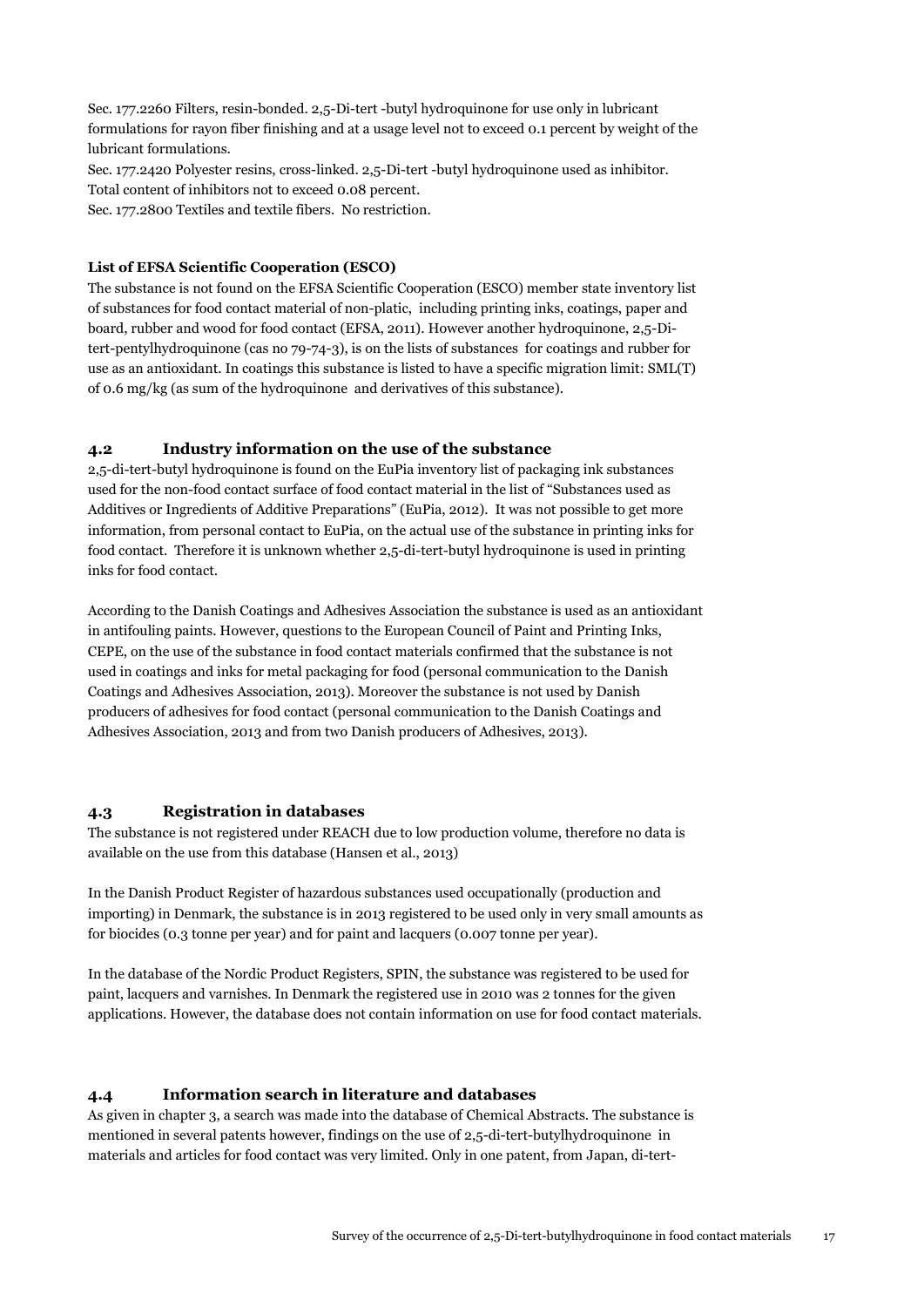butylhydroquinone is mentioned as a possible substance in epoxy resins that may be used for coatings of food containers and water pipes (Shinohara et al., 2003).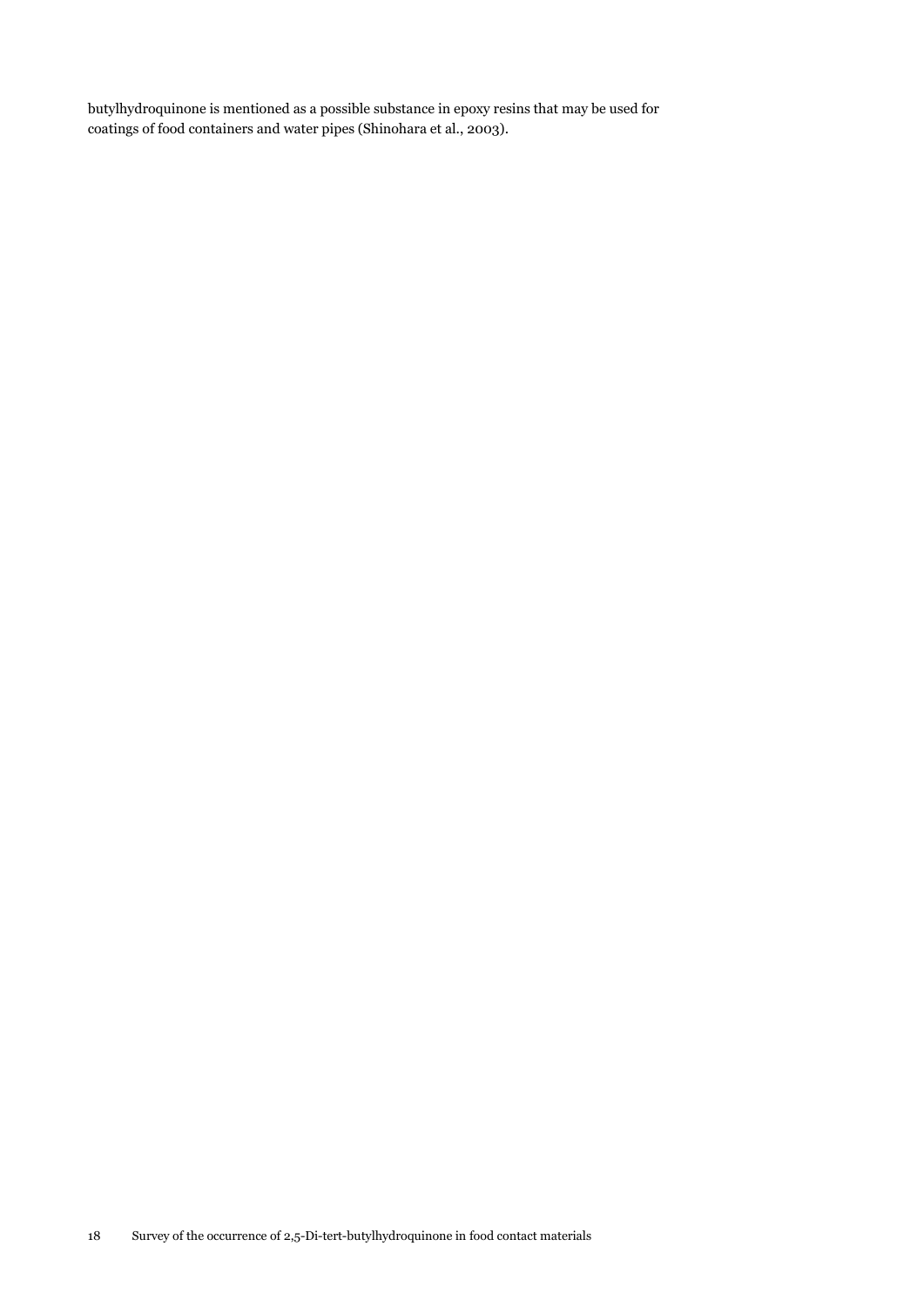# <span id="page-18-0"></span>**5. Overall findings and conclusions**

## <span id="page-18-1"></span>**5.1 Main findings**

The substance is not on the positive list in the EU regulation for plastic food contact materials and articles. It can therefore not be used legally in these materials on the Danish market. However it is listed as an additive in the national regulation in Switzerland for printing inks as well as on the inventory industry list of the European Trade Association for printing ink makers, EuPIA. Moreover the substance is in the US FDA regulation on indirect additives for food contact materials in the lists on: Adhesives, components of paper and board and some polymer resins.

From searching in literature and databases it was not possible to find information on any actual use of the substance within food contact material applications, including printings inks.

In one Japanese patent, di-tert-butylhydroquinone is mentioned as a possible substance in epoxy resins that may be used for coatings of food containers and water pipes. No information was found on potential migration of residual monomers of 2,5-di-tert- butylhydroquinone in epoxy resins into food or drinking water.

According to the European Council of Producers and Importers of Paint, Printing Inks and Artist Colours (CEPE) the substance is not used in coatings and inks in metal food containers. Moreover, we found no information on a potential use of the given substance in water pipes in Denmark or Europe.

In conclusion no information on actual use of 2,5-di-tert-butylhydroquinone in food contact materials on the Danish market was identified in the given survey.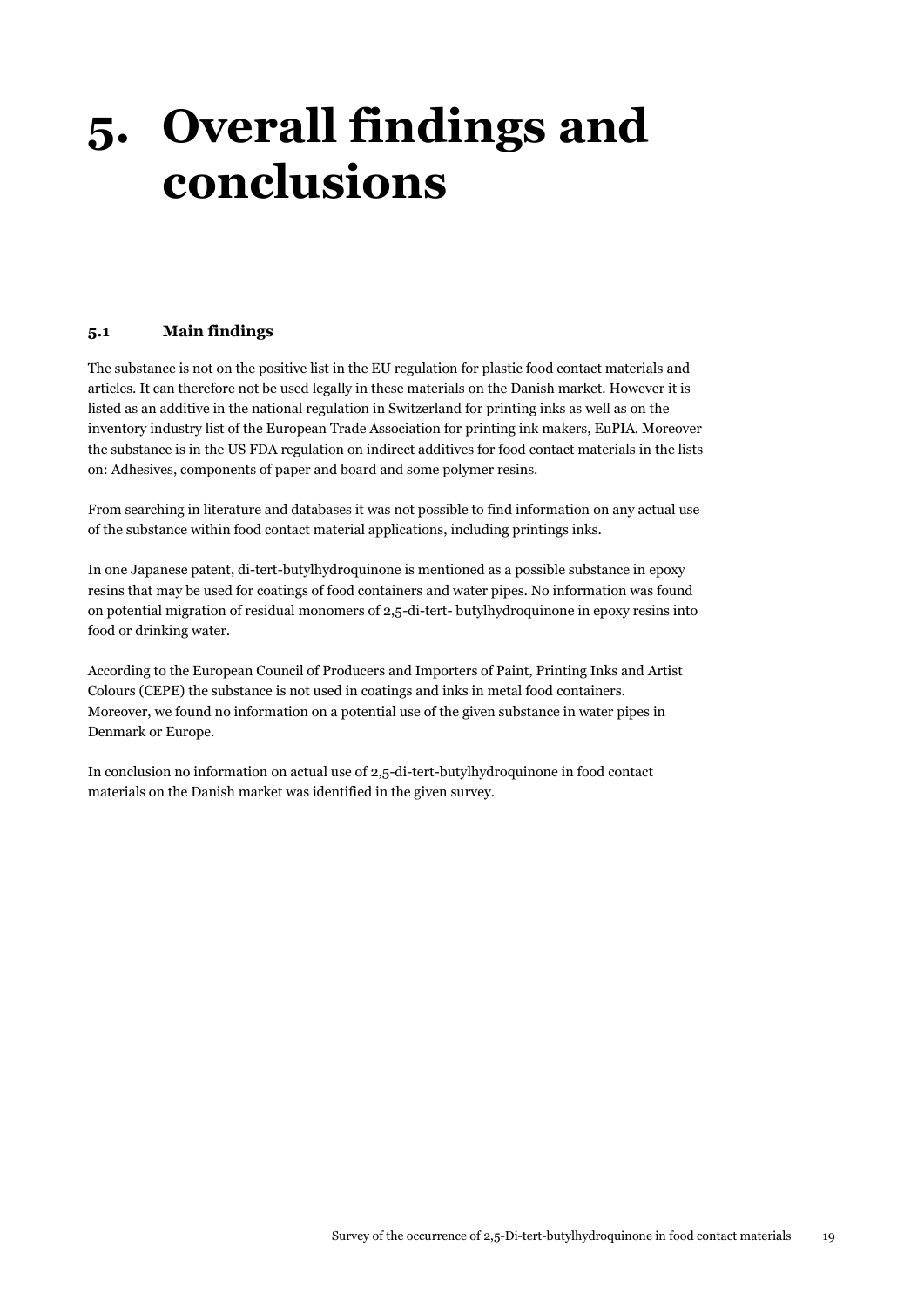# <span id="page-19-0"></span>**References**

Andersen. F.A. (1996). Final report on the safety Assessment of Di-tert-buthylhydroquinone. Journal of the American College of Toxicology, 15 (4), 301-310.

BfR, 2013. Recommendations on Food Contact Materials Database BfR. http://www.bfr.bund.de/en/database\_bfr\_recommendations\_on\_food\_contact\_materials\_form [erly\\_\\_plastics\\_recommendations\\_\\_-1711.html](http://www.bfr.bund.de/en/database_bfr_recommendations_on_food_contact_materials__formerly__plastics_recommendations__-1711.html)

DEPA (2011). List of Undesirable Substances. 2009. Orientering fra Miljøstyrelsen. Environmental Review No. 3, 2011.

EFSA, 2011. Report of ESCO WG on non-plastic Food Contact Materials. Question number: EFSA-Q-2009-00980. European Food Safety Authority, 2011.

Erik Hansen , Frans Møller Christensen, Jesper Kjølholt, Christian Nyander Jeppesen og Carsten Lassen (2013). Survey of 2,5-di-tert-butylhydroquione. A LOUS Rewiev Report. Environmental project No. 1477. The Danish Environmental Protection Agency, Copenhagen, Denmark. ISBN 978- 87-93026-05-6.

EU, 2004. Regulation (EC) No 1935/2004 of the European Parliament and of the Council, of 27 October 2004 on materials and articles intended to come into contact with food and repealing Directives 80/590/EEC and 89/109/EEC.

EU, 2011: Commision regulation (EU) No 10/2011 of 14 January 2011 on plastic materials and articles intended to come into contact with food.

EuPia, 2011. EuPIA Guideline on Printing Inks applied to the non-food contact surface of food packaging materials and articles. http://www.eupia.org/uploads/tx\_edm/2011-11- 14\_EuPIA\_Guideline\_for\_Food\_Packaging\_Inks\_-\_November\_2011\_\_corr\_July\_2012.pdf

EuPia, 2013. INVENTORY LIST – Version June 2012. COMPRISING OF PACKAGING INK RAW MATERIALS APPLIED TO THE NON-FOOD CONTACT SURFACE OF FOOD PACKAGING. [http://www.eupia.org/uploads/tx\\_edm/2012-06-12\\_Inventory\\_List.pdf](http://www.eupia.org/uploads/tx_edm/2012-06-12_Inventory_List.pdf)

FDHA, 2011. Swiss Ordinance of the Federal Department of Home Affairs (FDHA) on Materials and Articles (817.023.21). Section 8b: Packaging Inks, into force from 2011.

Nordic Council of Ministers, 2012. Food contact materials: Printing Inks. Check lists for compliance in industry and trade and control by food inspection. Tema Nord 2012:521. ISBN 978-92-893- 2348-2. [www.norden.org/en/publications.](http://www.norden.org/en/publications)

Ministry of Climate, Energy and Building, 2013a. Bekendtgørelse om udstedelse af godkendelse for byggevarer i kontakt med drikkevand. Bekendtgørelse nr. 31 af 21-01-2013.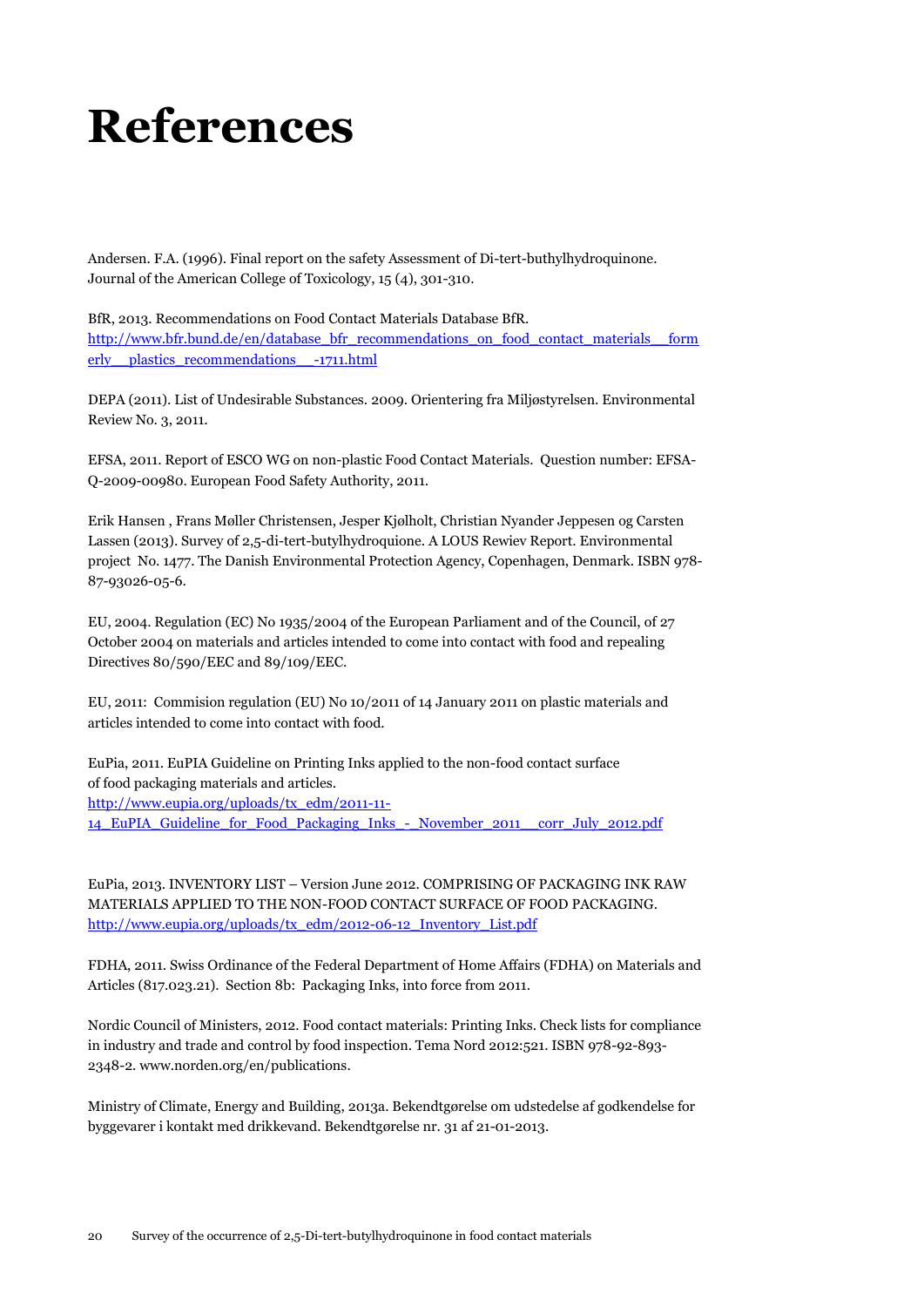Ministry of Climate, Energy and Building, 2013b. Bekendtgørelse om ændring af bekendtgørelse om udstedelse af godkendelser for byggevarer i kontakt med drikkevand. Bekendtgørelse nr 1259, 5/11/2013.

Shinohara S. Nrihis S., Hirosh N. (2003). Patent JP2003-119246A. Japan. Database CAPLUS.

US FDA, 2013. List of Indirect Additives used in food contact materials. US Food and Drug Administration. [http://www.accessdata.fda.gov/scripts/cdrh/cfdocs/cfcfr/cfrsearch.cfm.](http://www.accessdata.fda.gov/scripts/cdrh/cfdocs/cfcfr/cfrsearch.cfm) Last updated: 06/01/2013.